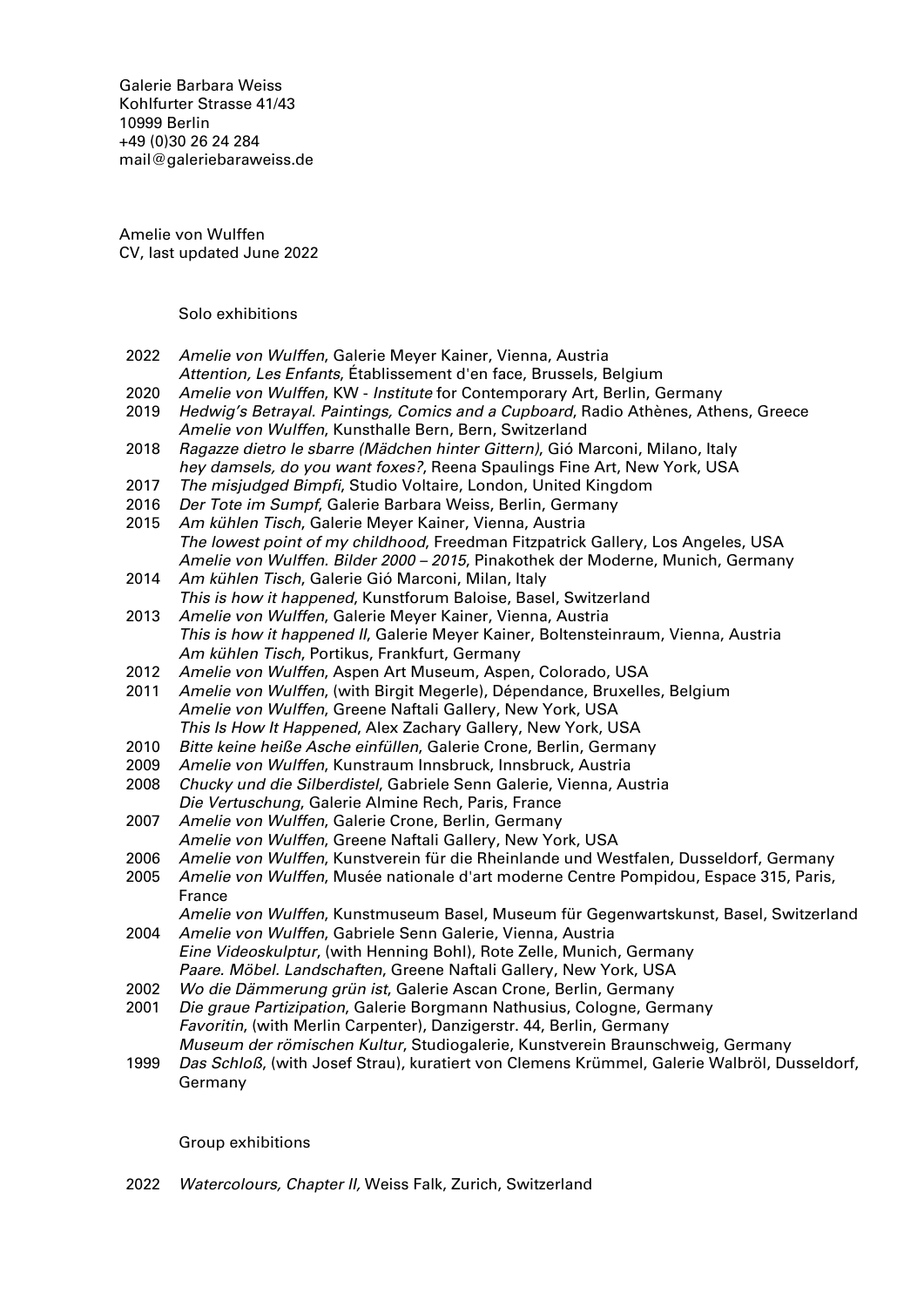| 2021 | Happy Mechanics, Hollybush Gardens, London, United Kingdom                                                                                                                     |
|------|--------------------------------------------------------------------------------------------------------------------------------------------------------------------------------|
|      | Still Time, Fitzpatrick Gallery, Paris, France                                                                                                                                 |
|      | The Year of Magical Thinking, Campoli Presti, Paris, France                                                                                                                    |
| 2020 | Winterfest, Aspen Art Museum, Aspen, USA<br>Stadt und Knete. Positionen der 1990er Jahre, after the butcher, Berlin, Germany                                                   |
|      | 1. COLOR 2. HOLE AND 3. JOKE, Galerie Meyer Kainer, Vienna, Austria                                                                                                            |
|      | Relax - it's all online, Galerie Lars Friederich, Berlin, Germany                                                                                                              |
|      | Watercolours, Chapter I, Weiss Falk, Basel, Switzerland                                                                                                                        |
| 2019 | Feelings. Kunst und Emotion, Bayerische Staatsgemäldesammlungen / Pinakothek der                                                                                               |
|      | Moderne, Munich, Germany                                                                                                                                                       |
|      | Liebe und Ethnologie, HKW Haus der Kulturen der Welt, Berlin, Germany                                                                                                          |
|      | Trip Sitter, Freedman Fitzpatrick, Paris, France                                                                                                                               |
|      | Der Hausfreund - Eine Wiederentdeckung des Werks von Friedrich von Berzeviczy-Pallavicini,<br>Österreichisches Kulturforum Berlin, Germany                                     |
|      | Paint, also known as blood, MoMA, Warsaw, Poland                                                                                                                               |
|      | Der Hausfreund, Universitätsgalerie Heiligenkreuzer Hof Wien, Austria                                                                                                          |
|      | Super Erotic Group Show, 8. Salon, Hamburg, Germany                                                                                                                            |
|      | In Restless Dreams I Walk Alone, Sommer Contemporary Art, Tel Aviv, Israel                                                                                                     |
|      | We Shall Survive in the Memory of Others, Galerie Barbara Weiss, Berlin, Germany                                                                                               |
| 2018 | Geld und Psyche, Halle für Kunst, Lüneburg, Germany                                                                                                                            |
|      | Autofiktionen - Zeichnung der Gegenwart, Wilhelm-Hack-Museum, Ludwigshafen, Germany                                                                                            |
|      | Nightfall, Mendes Wood, Brussels, Belgium                                                                                                                                      |
|      | Knock Knock: Humour in Contemporary Art, South London Gallery, London, United Kingdom<br>Mathis Altmann, Bonnie Camplin, Salvo, Lucie Stahl, Amelie von Wulffen, Galerie Mayer |
|      | Keiner, Vienna, Austria                                                                                                                                                        |
|      | Amelie von Wulffen   Lucio Auri, Liszt, Berlin, Germany                                                                                                                        |
|      | Lulienniale II: A Low Hanging Fruit, Lulu, Mexico City, Mexico                                                                                                                 |
|      | The Art of Recollecting - Hildebrand Collection, G2 Kunsthalle, Leipzig, Germany                                                                                               |
|      | Sancho Panza, Oracle, Berlin, Germany                                                                                                                                          |
|      | Papier. Salon., Wentrup Gallery, Berlin, Germany                                                                                                                               |
| 2017 | Subterranea, Florence Loewy, Paris, France                                                                                                                                     |
|      | Llave Cadena (Transpositions), Alto Refugio, Buenos Aires, Argentina<br>In guten und in schlechten Zeiten. Wie was bleibt, Museum für Neue Kunst, Freiburg,                    |
|      | Germany                                                                                                                                                                        |
|      | 097, Real Positive, Cologne, Germany                                                                                                                                           |
|      | Der Schneckentraum, Suicidal Oil Piglet, Melbourne, Australia                                                                                                                  |
|      | Adult Swim, Pilar Corrias, London, United Kingdom                                                                                                                              |
|      | Les Dix ans du Prix de dessin de la Fondation d'art contemporain Daniel & Florence Guerlain,                                                                                   |
|      | Centre Pompidou, Paris, France                                                                                                                                                 |
|      | encore mode, Lodos, Mexico City, Mexico                                                                                                                                        |
|      | Hütti, Ludlow 38, New York, USA<br>Sputterances, Metro Pictures, New York, USA                                                                                                 |
|      | Zeitgeist, MAMCO, Geneva, Switzerland                                                                                                                                          |
|      | Exhibition Paintings, Merano Arte, Merano, Italy                                                                                                                               |
|      | Infected Foot, Greene Naftali Gallery, New York, USA                                                                                                                           |
| 2016 | Ein Schelm, wer Böses dabei denkt, Künstlerhaus Bremen, Bremen, Germany                                                                                                        |
|      | Chasser le dragon, High Art, Paris, France                                                                                                                                     |
|      | Formen des Auswurfs, Galerie der Stadt Schwaz, Schwaz, Austria                                                                                                                 |
|      | No.6, Freedman Fitzpatrick, Los Angeles, USA                                                                                                                                   |
|      | Inaugural Exhibition, Romeo, New York, USA<br>Pastoral Myths, La Loge, Brussels, Belgium                                                                                       |
|      | Juices, Forde - Espace d'art contemporain, Geneva, Switzerland                                                                                                                 |
|      | Adrift on Plastic Island, curated by Nikola Dietrich, Galerie Bernhard, Zurich, Switzerland                                                                                    |
| 2015 | Call and Response, Gavin Brown's Enterprise, New York, USA                                                                                                                     |
|      | Works On Paper, Greene Naftali Gallery, New York, USA                                                                                                                          |
|      | Der Künstler als Auftraggeber von zeitgenössischer Architektur, Bielefelder Kunstverein,                                                                                       |
|      | Bielefeld, Germany<br>Das unbekannte Meisterwerk, Galerie Meyer Kainer, Vienna, Austria                                                                                        |
|      | Raw and Delirious, Kunsthalle Bern, Bern, Switzerland                                                                                                                          |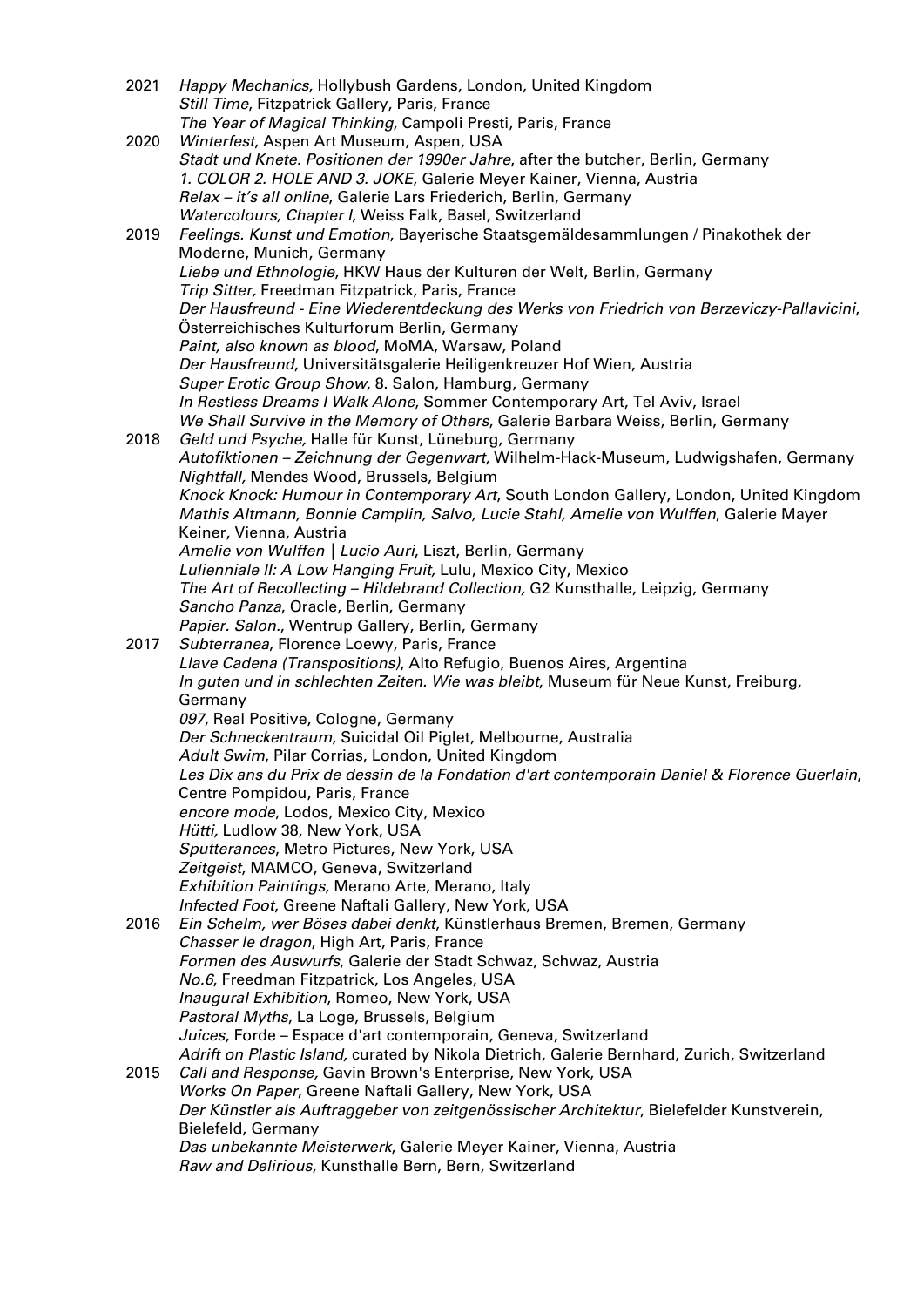| 2014 | Bad Girls Can Fly, White Flag Projects, Saint Louis, USA<br>La voix humaine, Kunstverein München, Munich, Germany<br>Live and Let Die, Stuart Shave, Modern Art, London, United Kingdom<br>Coming of Age for Ages, Halle für Kunst, Lüneburg, Germany<br>Abandon the Parents, Statens Museum for Kunst, Copenhagen, Denmark<br>Summer Sweatshop, Liverpool Biennial 2014, Liverpool, United Kingdom<br>Ordinary Freaks, Künstlerhaus Graz, Graz, Austria<br>pool loop, Years, Kopenhagen, Denmark                                                                                                                                                                                                                         |
|------|---------------------------------------------------------------------------------------------------------------------------------------------------------------------------------------------------------------------------------------------------------------------------------------------------------------------------------------------------------------------------------------------------------------------------------------------------------------------------------------------------------------------------------------------------------------------------------------------------------------------------------------------------------------------------------------------------------------------------|
| 2013 | Menagerie, Australian Center for Contemporary Art, Melbourne, Australia<br>Festival der Kleinskulptur, Halle für Kunst, Lüneburg, Germany<br>Vertical Club, Bortolami Gallery, New York, USA<br>Images for Images, Artists for Tichy - Tichy for Artists, Central Bohemian Gallery (GASK),<br>Kutná Hora, Czech Republic<br>A Top-Hat, a Monocle, and a butterfly, Etablissement d'en face, Brussels, Belgium<br>Homes and Gardens, Freedman Fitzpatrick, Los Angeles, USA<br>Painting Forever!, KW Institute for Contemporary Arts, Berlin, Germany<br>Donation Florence et Daniel Guerlain, Centre Pompidou, Paris, Frankreich<br>Nadira Husain, Ella Kruglyanskaya, Birgit Megerle, Amelie von Wulffen, Galerie Tobias |
|      | Nähring, Leipzig, Germany                                                                                                                                                                                                                                                                                                                                                                                                                                                                                                                                                                                                                                                                                                 |
| 2012 | Buy My Bananas, Werble Gallery, New York, USA                                                                                                                                                                                                                                                                                                                                                                                                                                                                                                                                                                                                                                                                             |
|      | Context Message, Zach Feuer Gallery, New York, USA                                                                                                                                                                                                                                                                                                                                                                                                                                                                                                                                                                                                                                                                        |
|      | Malerei in Fotografie, Städel Museum, Frankfurt, Germany<br>ABC Art Berlin Contemporary, Alex Zachary Peter Currie (Einzelpräsentation), Berlin,                                                                                                                                                                                                                                                                                                                                                                                                                                                                                                                                                                          |
|      | Germany                                                                                                                                                                                                                                                                                                                                                                                                                                                                                                                                                                                                                                                                                                                   |
|      | 24/12, Galerie Crone, Berlin, Germany                                                                                                                                                                                                                                                                                                                                                                                                                                                                                                                                                                                                                                                                                     |
| 2011 | Compass: Drawings of The Museum of Modern Art, New York, Martin-Gropius-Bau, Berlin,                                                                                                                                                                                                                                                                                                                                                                                                                                                                                                                                                                                                                                      |
|      | Germany                                                                                                                                                                                                                                                                                                                                                                                                                                                                                                                                                                                                                                                                                                                   |
|      | Madame Realism, Marres - Huis voor Hedendaagse Cultuur, Maastricht, Netherlands<br>What a serious horror writing a play, Kienzle Art Foundation, Berlin, Germany                                                                                                                                                                                                                                                                                                                                                                                                                                                                                                                                                          |
|      | Hotavantgardehothot, Oslo10, Basel, Switzerland                                                                                                                                                                                                                                                                                                                                                                                                                                                                                                                                                                                                                                                                           |
|      | Lukas Duwenhögger, Nick Mauss, Birgit Megerle, Katharina Wulff, Amelie von Wulffen,                                                                                                                                                                                                                                                                                                                                                                                                                                                                                                                                                                                                                                       |
|      | Galerie Neu, Berlin, Germany                                                                                                                                                                                                                                                                                                                                                                                                                                                                                                                                                                                                                                                                                              |
|      | About Painting, ABC Art Berlin Contemporary, Alex Zachary Peter Currie (solo presentation),                                                                                                                                                                                                                                                                                                                                                                                                                                                                                                                                                                                                                               |
|      | Berlin, Germany                                                                                                                                                                                                                                                                                                                                                                                                                                                                                                                                                                                                                                                                                                           |
|      | Stagnation, Marquise Dance Hall, Istanbul, Türkei                                                                                                                                                                                                                                                                                                                                                                                                                                                                                                                                                                                                                                                                         |
|      | Micki Tschur: Hidden Parts, after the butcher, Berlin, Germany<br>Off Camera, Fleisher/Ollman Gallery, Philadelphia, USA                                                                                                                                                                                                                                                                                                                                                                                                                                                                                                                                                                                                  |
|      | Happy Holidays! Drawings, Alex Zachary Gallery, New York, USA                                                                                                                                                                                                                                                                                                                                                                                                                                                                                                                                                                                                                                                             |
| 2010 | Portfolio Berlin 01, Kunsthalle Rostock, Germany                                                                                                                                                                                                                                                                                                                                                                                                                                                                                                                                                                                                                                                                          |
|      | Paradise Lost - Holidays in Hell, CCA Andratx, Mallorca, Spain                                                                                                                                                                                                                                                                                                                                                                                                                                                                                                                                                                                                                                                            |
|      | Wistful Memories, Listasafu İslands - National Gallery of Iceland, Reykjavík, Island                                                                                                                                                                                                                                                                                                                                                                                                                                                                                                                                                                                                                                      |
|      | Dial Shop/Open, El Garafi, Berlin, Germany                                                                                                                                                                                                                                                                                                                                                                                                                                                                                                                                                                                                                                                                                |
| 2009 | Bulletin Board Blvd., Pro Choice, Wien, Austria                                                                                                                                                                                                                                                                                                                                                                                                                                                                                                                                                                                                                                                                           |
|      | modern modern, Chelsea Art Museum, New York, USA<br>Compass in Hand: Selections from The Judith Rothschild Foundation Contemporary                                                                                                                                                                                                                                                                                                                                                                                                                                                                                                                                                                                        |
|      | Drawings Collection, The Museum of Modern Art, New York, USA                                                                                                                                                                                                                                                                                                                                                                                                                                                                                                                                                                                                                                                              |
|      | elles@centrepompidou, Centre Pompidou, Paris, France                                                                                                                                                                                                                                                                                                                                                                                                                                                                                                                                                                                                                                                                      |
|      | Scorpio's Garden, Temporäre Kunsthalle Berlin, Berlin, Germany                                                                                                                                                                                                                                                                                                                                                                                                                                                                                                                                                                                                                                                            |
| 2008 | Form und Grund (mit Thomas Eggerer und Monika Baer), Augarten Contemporary,                                                                                                                                                                                                                                                                                                                                                                                                                                                                                                                                                                                                                                               |
|      | Österreichische Galerie Belvedere, Vienna, Austria                                                                                                                                                                                                                                                                                                                                                                                                                                                                                                                                                                                                                                                                        |
|      | modern modern, Chelsea Art Museum, New York, USA<br>Western Moderne, Fonds régional d'art contemporain Auvergne, Clermont-Ferrand,                                                                                                                                                                                                                                                                                                                                                                                                                                                                                                                                                                                        |
|      | Frankreich                                                                                                                                                                                                                                                                                                                                                                                                                                                                                                                                                                                                                                                                                                                |
|      | Madonna und wir, Galerie Christian Nagel, Berlin, Germany                                                                                                                                                                                                                                                                                                                                                                                                                                                                                                                                                                                                                                                                 |
|      | Zuordnungsprobleme, Johann König, Berlin, Germany                                                                                                                                                                                                                                                                                                                                                                                                                                                                                                                                                                                                                                                                         |
|      | Works on Paper & Ricci Albenda, Greene Naftali Gallery, New York, USA                                                                                                                                                                                                                                                                                                                                                                                                                                                                                                                                                                                                                                                     |
|      | Ritornell, Galerie im Taxispalais, Innsbruck, Austria                                                                                                                                                                                                                                                                                                                                                                                                                                                                                                                                                                                                                                                                     |